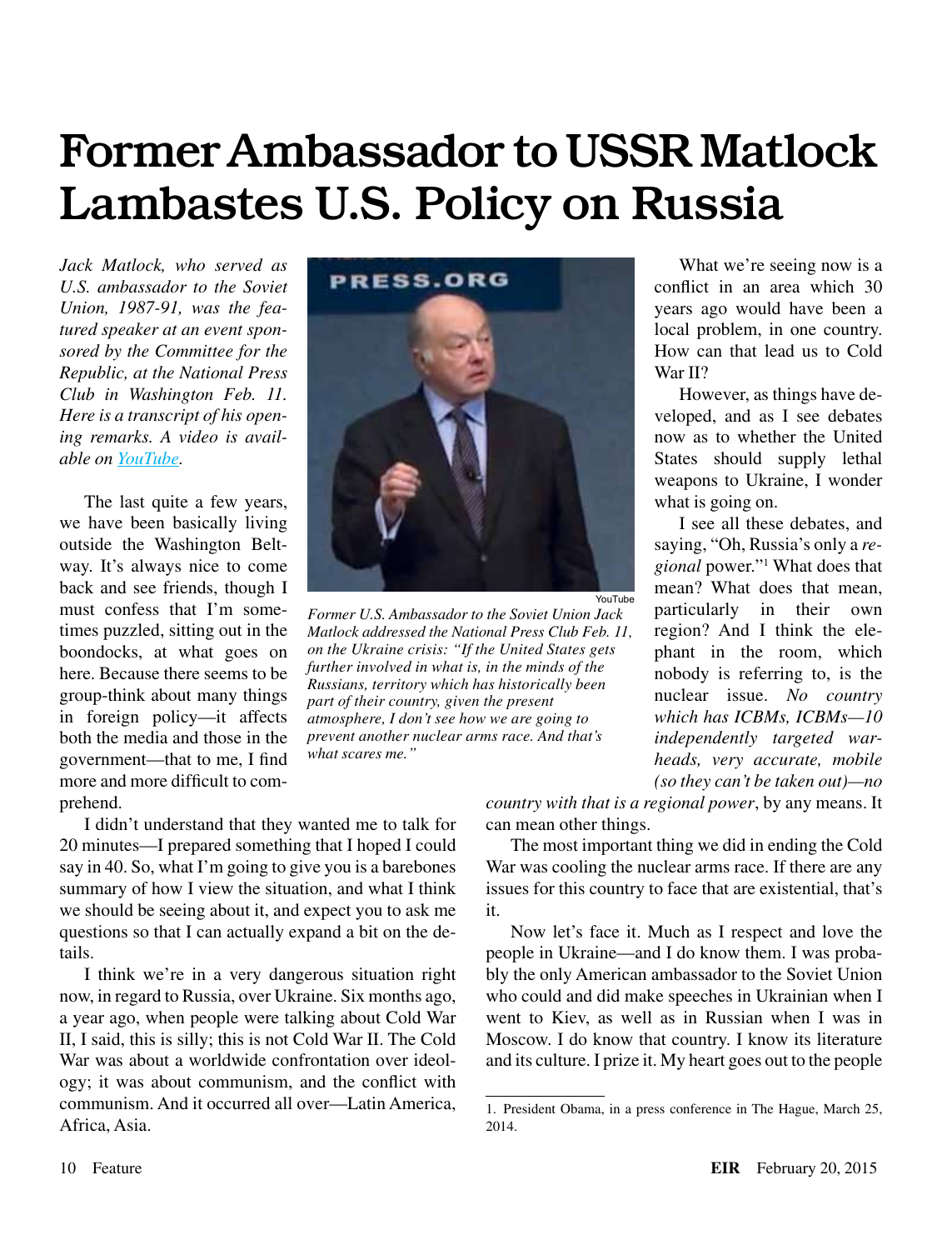who are going through hell in eastern Ukraine this **Winter** 

But, I'll tell you: If the United States gets further involved in what is, in the minds of the Russians, territory which has historically been part of their country, given the present atmosphere, I don't see how we are going to prevent another nuclear arms race. And that's what scares me.

# **The Expansion of NATO**

#### Now, how did this all come about?

It does seem to me that when we ended the Cold War, we had a coherent policy—believe it or not. That's very rare in American foreign policy, particularly recently, in my time. We did. Our goal, and that of our allies, and that of the Soviet leaders, and their successor Russian leaders, was a Europe whole and free. A Europe whole and free.

Now, there's been a lot of debate as to whether President Gorbachov was promised that there would be no NATO expansion to the East. There was no treaty signed saying that. But as we negotiated an agreement to end the Cold War, first President [George H.W.] Bush, at a Malta meeting in 1989, and then later, in 1990, almost all the Western leaders, told Gorbachov: If you remove your troops from Eastern Europe, if you let Eastern Europe go free, then we will not take advantage of it.

Now, there's no way, by moving an alliance that was originally designed to protect Western Europe from the aggression of the East, you move it to the East—how are you going to keep a Europe whole and free? If you have a Europe whole and free, Russia and all the others have to be part of the system.

So later, not out of design, but simply, I think, largely because of domestic politics, and the East Europeans, who wanted protection against a threat that at that point didn't exist, but it might in the future, we started expanding NATO.

The Russian reaction at first was not that negative, but then other things began to happen. After 9/11, then-President Putin was the first foreign President to call President [George W.] Bush, and offer cooperation and support. And we got it when we invaded Afghanistan. We got their vote in the UN. We got intelligence support and other support, logistics support, in getting there.

What did they get in return?

He [Putin] also removed, without our request, a

We walk out of the ABM Treaty, which was the *basis* of all of our arms control treaties, and the one in which we could deal with each other as equals. We keep on expanding NATO, and not only expand it, we begin to talk about bases there, about deploying anti-ballistic missiles, for no good reason at all. Supposedly it was to defend the Europeans against the Iranians—the Iranians at that point didn't have missiles that could attack them, nor was it apparent to many of us why the Iranians would ever want to attack the Europeans. What are they going to get out of that?

The Russian reaction was again to be increasingly hostile. And, of course, we had the outburst in Munich, in 2007, by President Putin.

We didn't set out—I'll make this clear—to stick it to Russia. I don't think there was any intent. We had a lot of reasons, mainly domestic political reasons, to follow these courses. *But*, we were simply ignoring the Russian reaction, the *inevitable* Russian reaction.

And so what we began to get was a reaction from what you could say was, at best, inconsiderate American actions, to a Russian over-reaction. And you know, when you set up these vibrations, they can be amplified. Small ones can get bigger and bigger and bigger. Cosmologists tell us, for example, that maybe all of the universe began with a single singularity, and you get these vibrations.

But the process was, that we developed an atmosphere, which, even before this Ukrainian crisis broke upon us, was one of alleged hostility, perceived hostility, I should say, between us. Something that we had, which, at the end of the Cold War, we had ended. And an attitude on both sides that we were facing each other not only as competitors, but adversaries, and that we were in what you call a zero-sum game. Anything that the U.S. wanted, would be to Russia's detriment. Anything that Russia wanted, is to the U.S. detriment.

That was precisely the attitude that we put an end to, to end the Cold War.

# **The Reagan Memo**

Just a couple of words about how we did it.

I was thinking back, when we got into all of this. Okay, you know, by the mid-80s, we were in one of the most intense confrontations with the Soviet Union. The Europeans at that point were talking about Cold War II;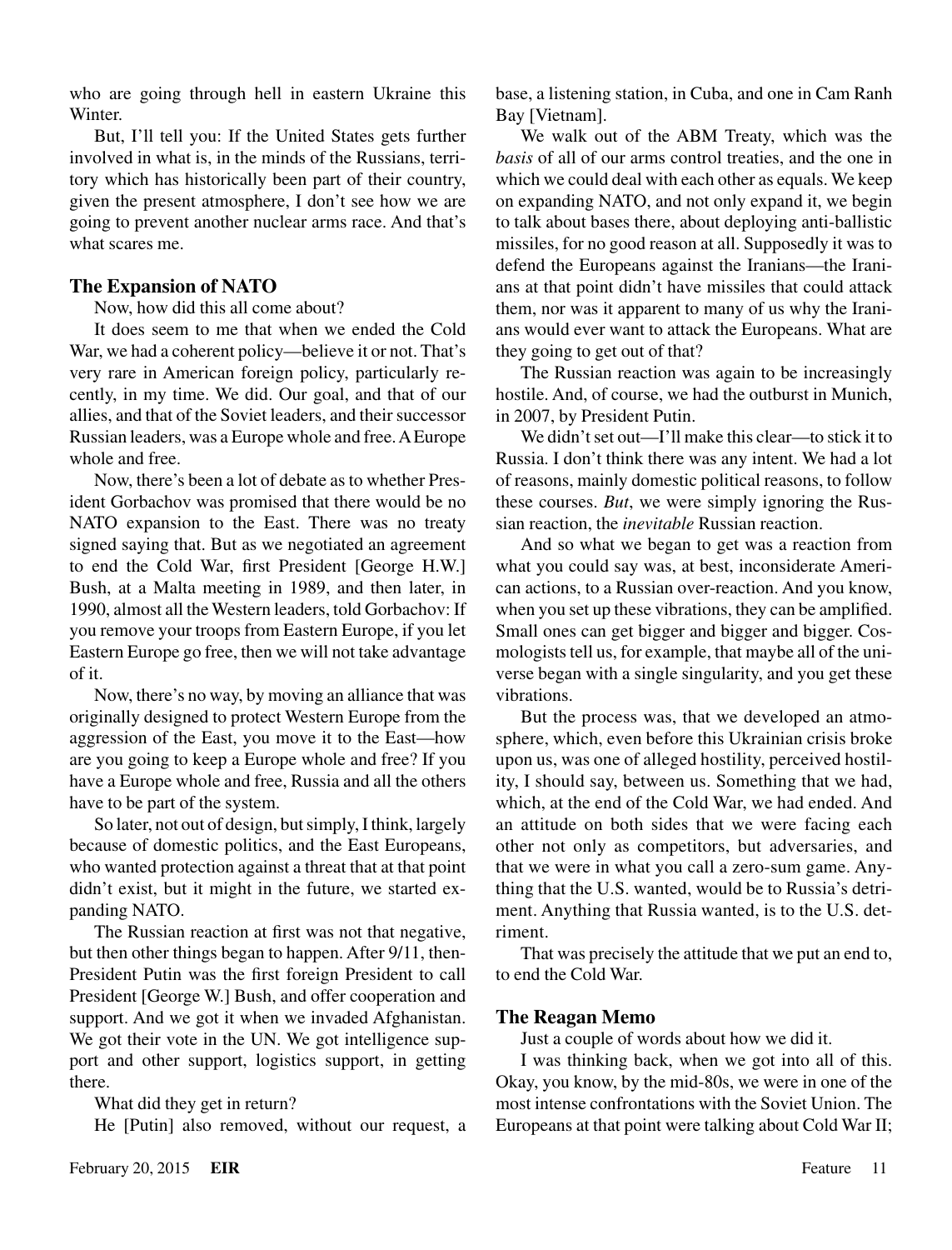

Wikimedia Commons

*Reagan, Matlock said, understood that, in dealing with Soviets, "you've got to deal with them with respect," and "in a way that you don't expect them to do something that is not in the true interest of their country." The two leaders are shown here at the Geneva Summit, Nov. 20, 1985. Matlock is seated at the end of the table.*

the rhetoric was high. And what was the attitude, and the policies, that we followed then, in order to put an end to this?

I pulled out something I had almost forgotten about. It was a memo that President Reagan wrote, in his own handwriting, just before he met Gorbachov the first time. Simple language, but his insights into how you deal with, at that time, what's our principal adversary. And I don't have time actually to quote them—I have his words here—but there are four points there that I wanted to quote.

One was, he started out by saying, Gorbachov is going to be a tough negotiator, but I have to remember that he has to justify what he does to the Politburo back home. In other words, he's not a dictator.

Second, he defined what he considered the three most important areas that we had to deal with. They were: arms control, our conflict in third areas, and the distrust between us. The distrust between us. And he understood that until we worked on that, we weren't going to solve the others.

Human rights? He said we're much too upfront on human rights. We will get a lot of cheers from the bleachers by beating up on them on human rights, but it will not help the people involved. In fact, it could hurt them. And he went on to say, we've got to go private. It's too important to confront them.

And he concluded this memo by saying, whatever we achieve, we must not consider it victory, because that will simply make the next achievement more difficult.

You have, in a nutshell, a description, I would say, of what, in the last 15 years at least, we have been doing the opposite. And I think what Reagan understood—he was not a specialist in a lot of these other things, he had people to work on that what he understood was human relations. And he also understood, unlike many of

the people on his staff, that the other side are made up also of human beings, with their own politics, their own requirements. And number one, you've got to deal with them with respect, and you've got to deal with them in a way that you don't expect them to do something that is not in the true interest of their country.

So, our effort then was simply, that we needed to convince the Soviet leader—and in this case, eventually, Gorbachov—that their past policy was not serving their interests. And it was not!

Now one thing he never did—he called the system an Evil Empire once. People would never let him forget it. He also later said it wasn't any more. But he *never* denigrated any Soviet leader by name. He would begin every conversation, whether it was a foreign minister, or the President, with, "We hold the peace of the world in our hands. We must cooperate."

In other words, he met them as human beings, even though he disliked the system for very good reason. He dealt with them with respect.

#### **How the Russians See It**

Now, what do we see has happened? I can give you a lot of details when you ask questions about it, but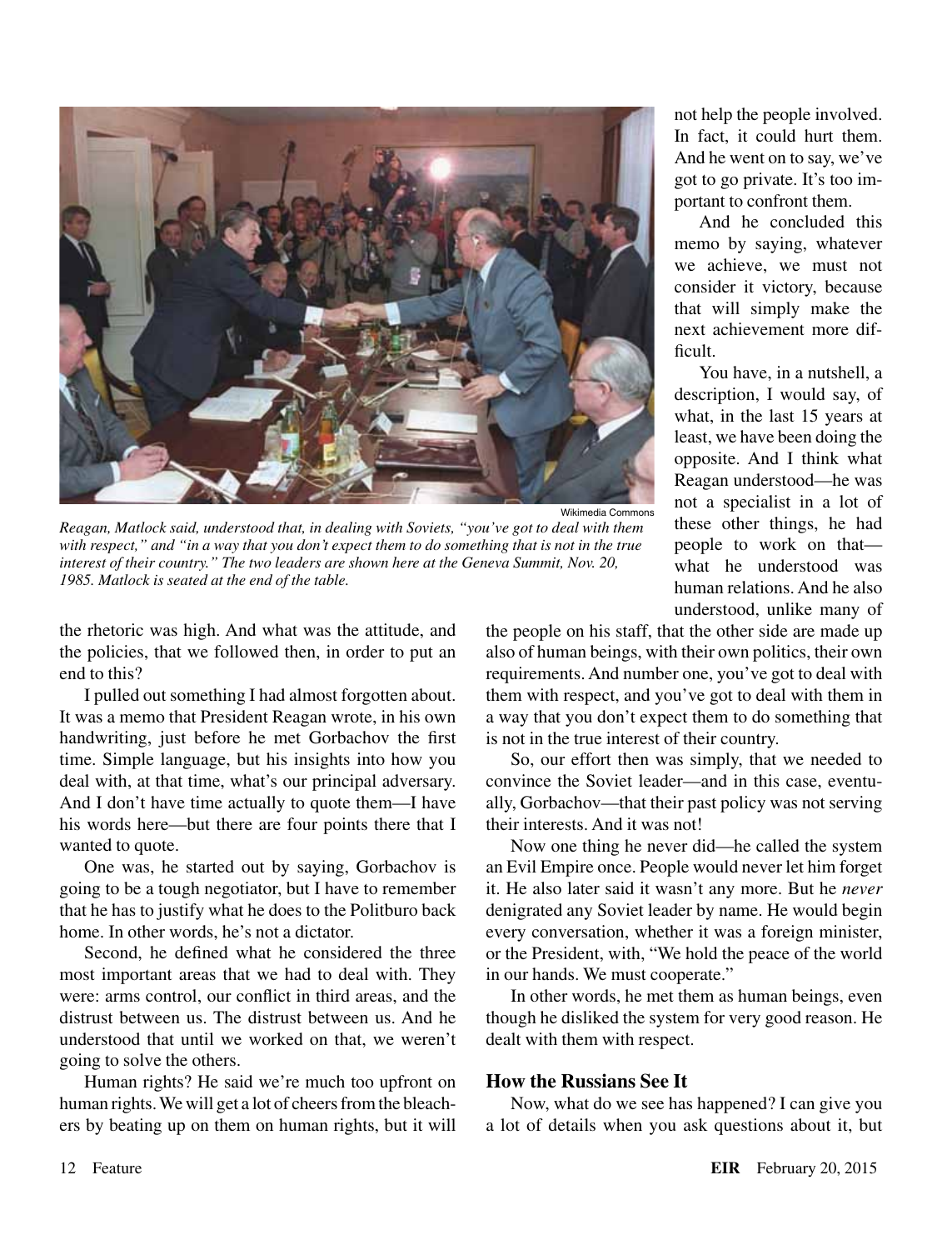obviously, we're in an entirely different mode with Russia. And I would say it's not *just* the President—in fact, the worst offender by far is the U.S. Congress. And what Russia has been reacting to is what they consider insufferable arrogance and humiliation for several years.

Now, they may exaggerate a lot of that, but it has led to the fact that we seem to be operating off two entirely different—and both of them unfounded—narratives. The Russians feel that we intend to create a world empire, if not an empire, at least hegemony, and that our goal is to hem them in, to surround them, and to keep them as simply suppliers of raw materials, and determine not to treat them as, you might say, equals. They know their economy is not up, they know they don't have the military that we do, but is that what we are supposed to respect when we deal with other people? Is there a gradation that the more powerful you are, the more right you are?

Our actions, in many cases, descend to that.

And obviously, this narrative picks up on some things that are half truths, some things that are other, some things that are exaggerated, misunderstandings but, to them, this is a contest over what is their vital interest.

Now, the American narrative, of course, is quite different. It is that you have the recurrence in Russia of an autocratic system that has taken away the possibility of democracy from Russia, has turned it once again into an autocracy, and has begun to threaten its neighbors. Never mind that these neighbors were part of the country 30 years ago. And never mind that none of them fought for their independence. It was handed them.

But, you get these two narratives, and, of course, we're reading op-eds right now—to save the world system of peace, we must provide arms to Ukraine so that they can defend themselves, etc., etc., etc.

It seems to me that both of these narratives are wrong. Ours is based upon a total misunderstanding of the end of the Cold War! How many have heard *we* won the Cold War? *You* were defeated. How many have heard, the Cold War ended when the Soviet Union broke up? The fact is, we negotiated an end to the Cold War, which was to the benefit of both countries. And the understanding *then* was, that we were creating a Europe whole and free, as I mentioned.

The breakup of the Soviet Union occurred over two

years after the Cold War had ended, and it ended definitively. And it broke up because of *internal* pressures, and that breakup was led by the elected leader of Russia.

Now, you have part of their narrative now. Because of our triumphalism, ah yes, they fooled Gorbachov. In fact, some would say the CIA hired him. He betrayed us, you see. They were after us all the time, they wanted to break up the Soviet Union, they're responsible for breaking it up.

Totally the opposite of the truth. And yet, step after step, these narratives—both of which are wrong—at best exaggerated, but both have elements that are simply the opposite of the truth. And yet, both countries seem to be developing their policies on it.

#### **Stop the Personalization**

Let me add another element now, which I find particularly disturbing, and that is the personalization of the whole relationship. It's hard to read anything in most of our press that doesn't attribute all the Russian actions to one man, and that man is usually characterized in the most unflattering terms, with various names. This is true both of the media, which, of course, can call things as they wish, but also, of our officials. You know, it seems to me that if you really want to settle the situation, you don't set up, in effect, a public duel between your President and another person, particularly when the other President has most of the marbles in the nation at issue.

When President Putin says we're not going to allow the Ukrainian situation to be resolved by military means, he means it. And no amount of shouting about this is going to change that. And for the President of the United States to appear to challenge him to do other things, simply has a negative effect.

Now, I'm one who actually... I thought the President did a fine State of the Union address, as long as he was dealing with domestic issues. I know Congress is not going to approve it, but that's going to be a good platform for whoever runs on the Democratic ticket in 2016. But his comments about President Putin, it seems to me, were totally out of place, and can only have a negative effect.

So, I think that one thing that we need to do, is to get this personal debate at the top of government out. We really have to stop that, because it's got a negative effect! When you say, "I've isolated him, he's losing. Look,